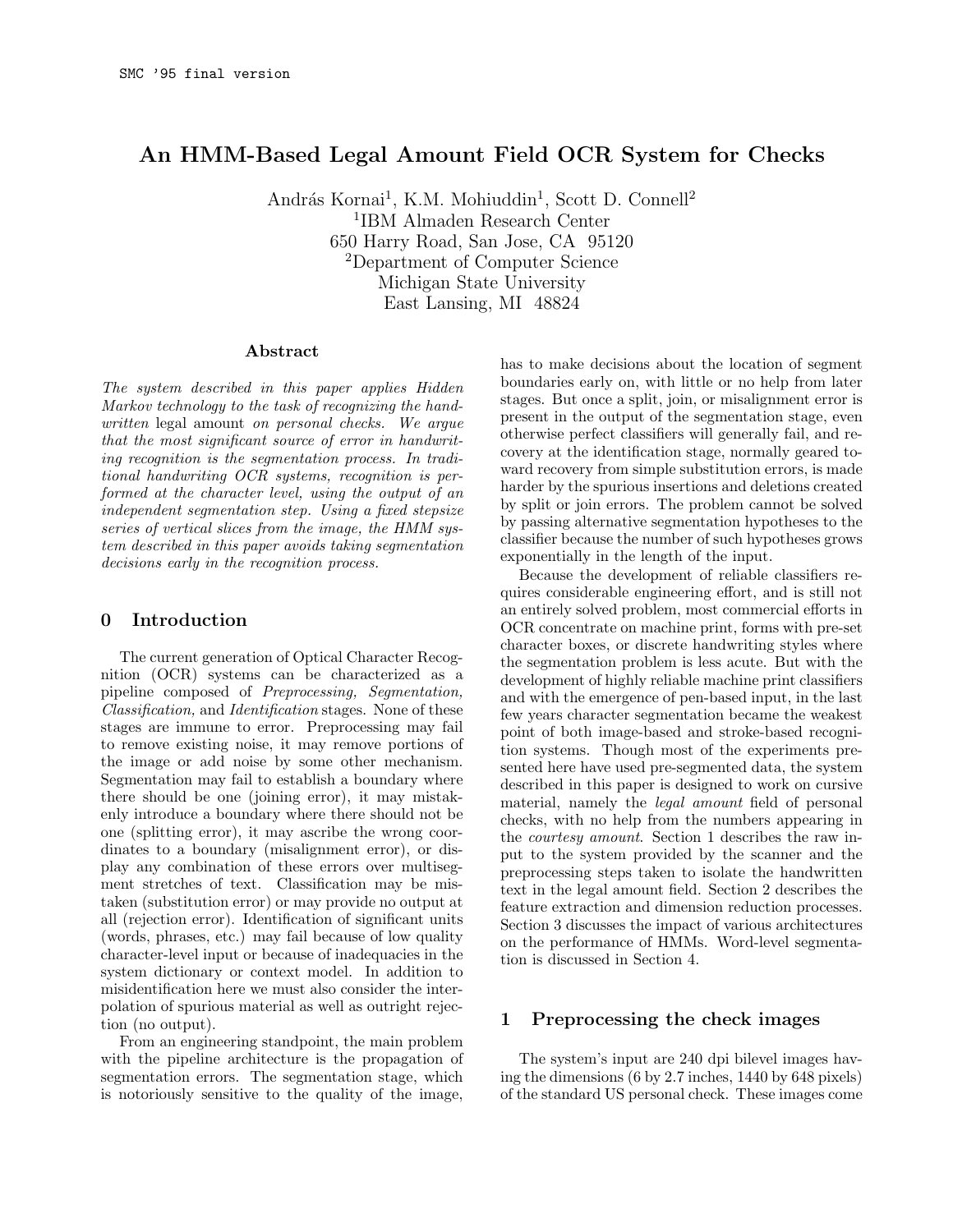from a commercial check processing product, a high speed/high volume system which currently uses the numerically written *courtesy* amount field for OCR. Because of the high speed, image quality is uneven and some of the images are quite skewed.

After loading the image, first skew is estimated on the basis of beginning- and endpoints of horizontal black pixel runs. Only those images showing significant skew (currently defined as 1% or more) are corrected. Since rotating or shearing the image would be very expensive, the correction is passive in the sense that it is the subsequent algorithms that compensate for the skew rather than actively changing the bitmap.

Next the baseline for the legal amount and the baseline for the check recipient, called the legal and pay to baselines, are established on the basis of row projections along the skew angle. First, blackness peaks of the row projections are formed by joining adjacent rows that meet various empirical criteria for overall blackness, peak width, and peak shape. Next the peaks are evaluated both for overall blackness content and vertical position, and the topmost one with sufficient blackness within a pre-defined vertical range is selected as the legal line. Finally, the pay to line is located by the same method in a vertical range defined relative to the pay to line.

Unlike typical forms applications, where the location of the fields of interest relative to some registration points are known in advance, US personal checks show considerable variation in the location of the legal amount field, which complicates baseline determination. In our experience, simpler algorithms based e.g. on horizontal black runs have a lesser chance of finding the correct pay to and legal lines because of their high sensitivity to image quality in general and skew in particular.

We found that the handwriting on checks almost always sits on the legal line, so establishing a separate virtual baseline for the writing was not necessary. But in order to capture descenders, which are very common in the cursive handwriting style commonly used for legal amount, the legal field is extended below the legal baseline by half of the distance between the pay to and the legal lines. Thus, at the end of the preprocessing stage, the legal line, which is the actual baseline for the handwriting, always appears at twothirds of the total height of the field. The pay to line is removed, but the baseline is left in place.

# 2 Feature extraction and dimension reduction

The preprocessing steps described so far would be necessary for every OCR system that attempts to output a single numerical value as determined by the handwritten text (legal amount field) on personal checks. Traditional (as opposed to Hidden Markov) systems would also employ moment normalization [4] or similar steps which somewhat blur the line between preprocessing and feature extraction. We currently perform only one such step, slant detection and normalization. The dominant near-vertical direction of the writing is found by a modified Hough-transform, and again normalization is performed passively.

Assuming the legal amount is located within a strip of (fixed) height  $H$  and (indefinite) width  $W$ , a sliding window of height  $h$ , width  $w$ , and slant  $k$  is used to sample the image with stepsize s. In some experiments, w and s were fixed at 16 and 8 pixels respectively, so the successive windows overlap by  $50\%$ , and the average character image is sampled 3-4 times, but in most experiments,  $w$  and  $s$  are both 1 so that the typical character in check images is sampled over 30 times. In the ETL and NIST data sets discussed shortly, each character is sampled 16 times.

In most experiments height  $h$  is normalized to 24 pixels by means of various subsampling procedures applied to each column within a character, word, or field bounding box. In linear subsampling, every c horizontal lines are replaced by a single horizontal line which has a black pixel wherever any of the original lines had black. In nonlinear subsampling, c increases with the distance from the regions of greatest interest, so that descenders and ascenders get squeezed into fewer lines than strokes within the central region. In on-going experiments global height normalization (adjusting h only once per legal amount field) is replaced by a local height normalization process which places height, together with displacement from the baseline, in a separate codebook [7]. So far, the advantages of this technique have been demonstrated only on isolated character (NIST) data, where it provides consistent, but modest improvements in recognition rate – its effects on actual check data remain to be determined.

We baselined against two standard techniques, Learning Vector Quantization [10] and Multi-Layer Perceptrons [12] to two data sets that were extensively used in later tests. The first of these was extracted from the Electrotechnics Laboratory of Japan (ETL) CD-ROM, and comprises one thousand 64 by 63 pixel black and white images per uppercase letter for training and one hundred images per character for testing. These images were selected from a larger set by removing ∼10% for which no human decision could be made on the basis of the image, so the results are not truly indicative of actual system performance. The second was extracted from the NIST CD-ROMs and contains two thousand training and one hundred testing images (per character) downsampled to 16 by 24 bilevel images of the 16 lowercase letters  $(e f g h i l n o r s t)$  $u \, v \, w \, x \, y$  that appear in the words for the numerals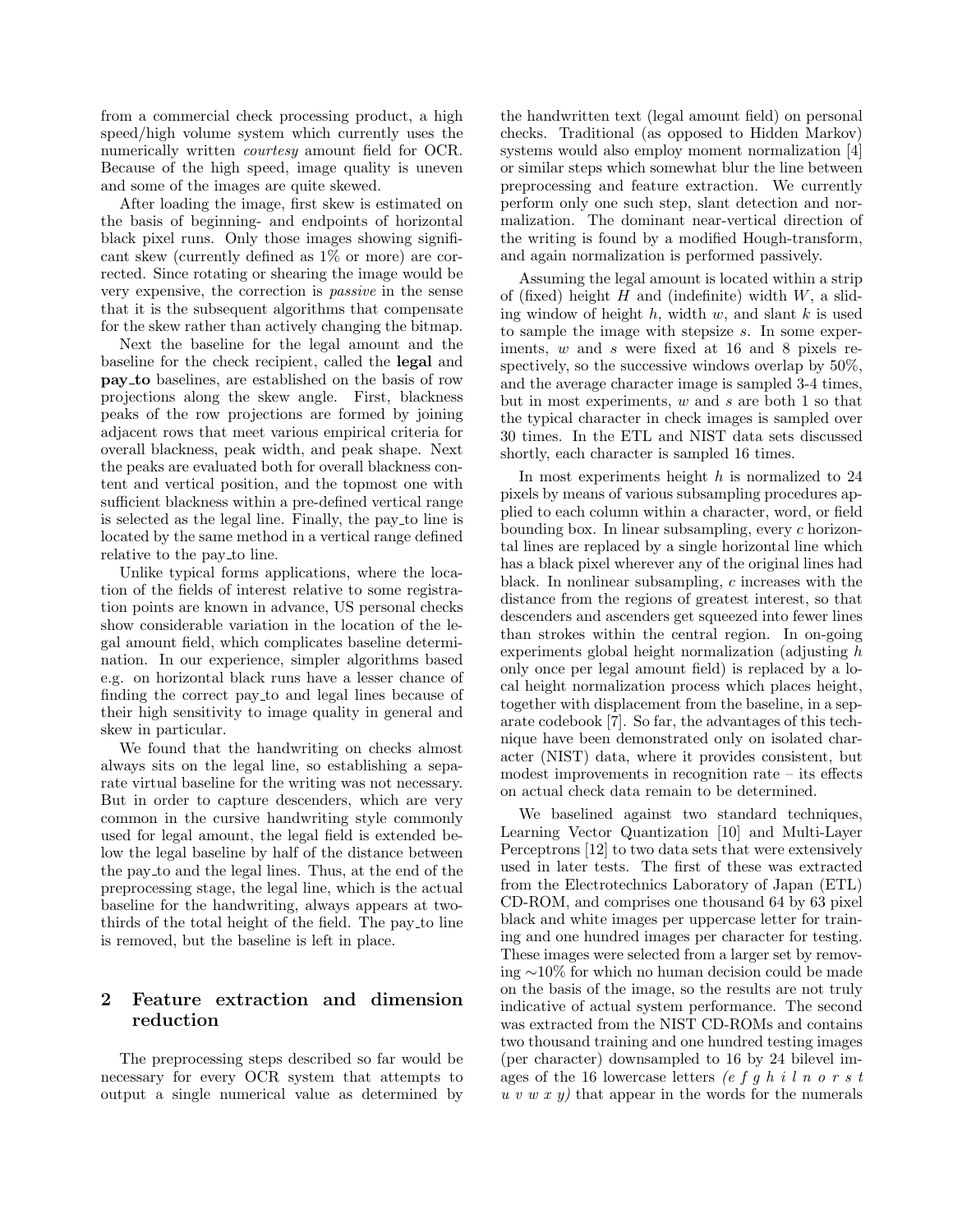| algorithm               | $tr_set/size$ | feat_dim | $\%$ correct |
|-------------------------|---------------|----------|--------------|
| $\overline{\text{LVO}}$ | ETL/500       | 50       | 78.04        |
| <b>LVQ</b>              | ETL/500       | 72       | 65.48        |
| LVQ                     | ETL/500       | 88       | 65.96        |
| <b>LVQ</b>              | ETL/1000      | 50       | 79.23        |
| <b>LVQ</b>              | ETL/1000      | 72       | 66.50        |
| LVQ                     | ETL/1000      | 88       | 66.73        |
| <b>MLP</b>              | ETL/2000      | 88       | 99.01        |
| MLP                     | NIST/1000     | 88       | 92.50        |
| <b>MLP</b>              | NIST/2000     | 88       | 93.81        |

1-99. Here no images were removed, so the training and test sets approximate live data more closely.

Table 1: Reco rates of standard algorithms

Though neither LVQ nor MLP are incorporated in the HMM system described here, the figures in Table 1 (MLP data courtesy of Jianchang Mao) are indicative of the complexity of the task and can serve as a baseline in assessing the impact of the various feature extraction, data reduction, and HMM topologies used in the HMM system proper. One feature set used in the experiments is the 88 Contour Direction Features (see  $[15]$  – we will refer to this as the CDF/88 set. The CDF/72 set was obtained by omitting 16 features corresponding to the four corners of the image. To further reduce the dimensionality for the HMM stages (as well as for other algorithms), principal component analysis (PCA, see [8]) was performed. Using the IBM Hawthorne on-line recognition system (see [2] [3] [13]) we projected CDF and other feature vectors onto the space spanned by the eigenvectors corresponding to the d largest eigenvalues of the overall covariance matrix.

| set / size | feat/dim                   | after PCA | % correct |
|------------|----------------------------|-----------|-----------|
| ETL/1000   | $\overline{\text{CDF}/72}$ | 27        | 96.12     |
| ETL/1000   | CDF/88                     | 23        | 96.96     |
| ETL/1000   | CDF/88                     | 27        | 96.92     |
| NIST/1000  | CDF/72                     | 27        | 88.00     |
| NIST/2000  | CDF/72                     | 27        | 88.00     |
| NIST/1000  | CDF/88                     | 23        | 85.56     |
| NIST/2000  | CDF/88                     | 23        | 87.25     |
| NIST/1000  | CDF/88                     | 27        | 88.25     |
| NIST/2000  | CDF/88                     | 27        | 89.06     |

Table 2: Reco rates for single-state HMM

Several other methods of feature extraction were used. Windowing in the vertical direction (see [9]) i.e. averaging blackness over 12 or 24 horizontal stripes, referred to as the CO/12 and CO/24 features, yields a 12 (24) dimensional feature vector for each horizontal step. Fixing the number of such steps at 16, we trained 8, 12, and 16-state models.

| set/size  | feat/dim           | states | % correct |
|-----------|--------------------|--------|-----------|
| ETL/1000  | $\overline{CO/12}$ | 8      | 90.12     |
| ETL/1000  | CO/12              | 12     | 93.35     |
| ETL/1000  | CO/12              | 16     | 95.08     |
| ETL/1000  | CO/24              | 8      | 88.73     |
| ETL/1000  | CO/24              | 12     | 92.24     |
| ETL/1000  | CO/24              | 16     | 94.19     |
| NIST/1000 | CO/12              | 12     | 73.38     |
| NIST/2000 | CO/12              | 12     | 76.06     |
| NIST/1000 | CO/12              | 16     | 79.12     |
| NIST/2000 | CO/12              | 16     | 79.81     |

Table 3: Reco rates for multi-state HMM

In the literature, several methods of feature extraction using sliding windows have been proposed: computing the blackness of individual pixels within the window [11], FFT estimation of the magnitude spectrum for vertical lines [5], and tracking the vertical displacement of black lines. So far we have concentrated on this last method: in each column of pixels we detect the (vertical) runs of black, and take the center of gravity and the width of the first 5 runs to form a 10-dimensional feature vector for each (passively slant-corrected) column of the image. If there are fewer than 5 runs, we use zeros as needed to fill up the feature vector. With the image normalized to 16 columns to keep results comparable with those presented so far, we have a total of 160 features per image prior to PCA. While HMM-based recognition of isolated characters with these features is not as accurate as the best (neural net or HMM) results presented above, we hypothesize that this disadvantage at the recognition level is amply compensated for by increased accuracy of segmentation. We are currently testing this hypothesis at the word level.

In the following tables we report results only for the NIST data, using " $x/y$ " format for the  $1000/2000$ member training sets. In all experiments, the testing sets are kept constant (100 images per character, disjoint from the training data) across the training sets, and the 1000 training set is a subset of the 2000 training set. (An 'F' following the number of states refers to full covariance models, as opposed to the diagonal covariance used elsewhere – we give some results here but defer the discussion to Section 3.)

As can be seen from Tables 2 and 4, the effect of dimension reduction depends greatly on the horizontal granularity of the vectors we start with. The CDF span all 16 columns, and reducing the overall dimension from 88 (or 72) to 27 or even 23 produces recognition rates in the 85-89% range. The 40\*4 features span only 4 columns (PCA is performed on vectors concatenated from 4 adjacent columns) and recognition rates are reduced to 75-76%. If dimensions are jointly reduced for the 16 vectors, we get slightly better results (77-78%, but only in full covariance models). The same conclusion is supported by looking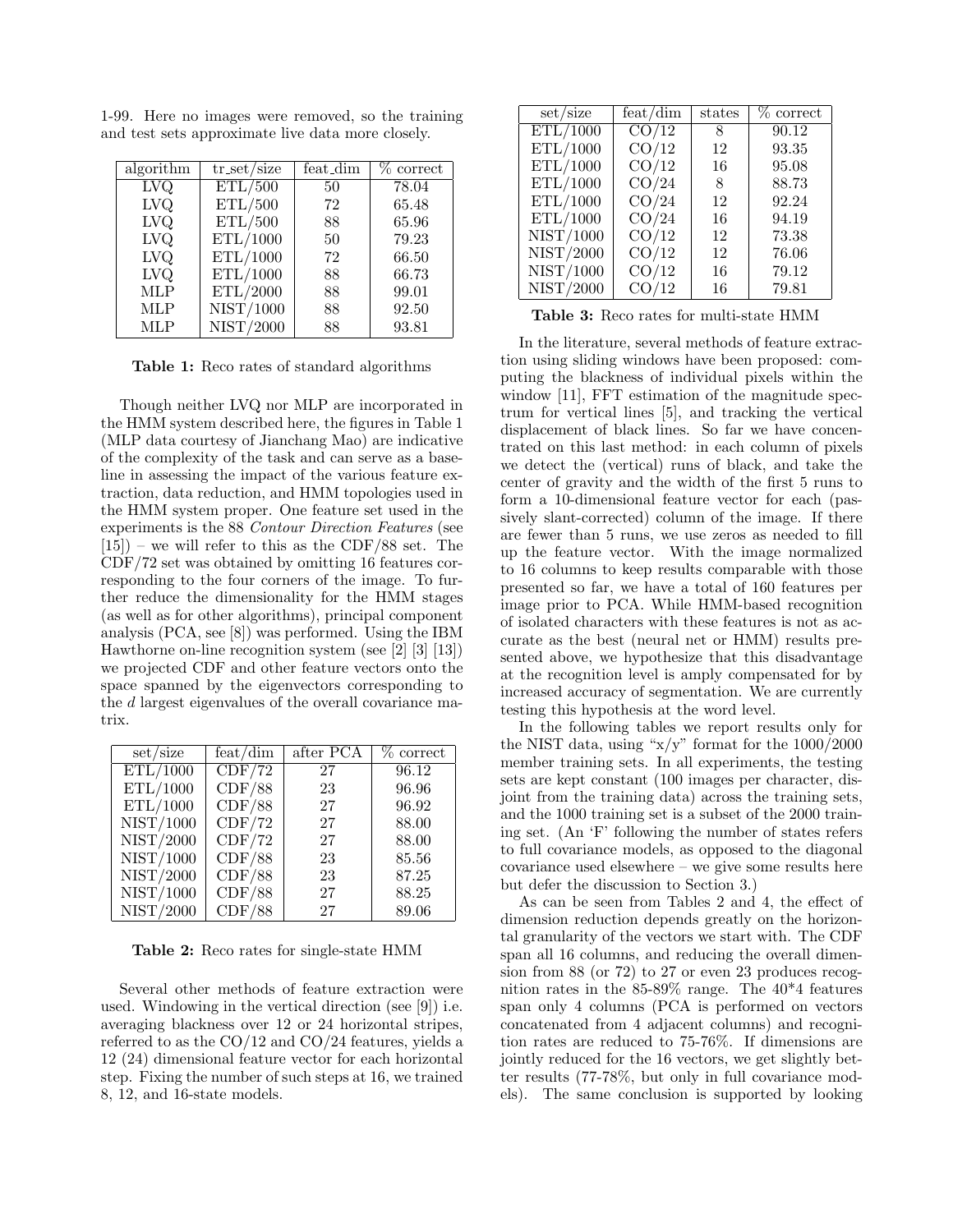at models which use similar encodings but scan the images top to bottom, rather than left to right. By voting the best left to right and top to bottom models we get 91.84% recognition rate at 3.5% rejection or 89.88% at 0 rejection on the NIST/2000 set. Altogether, our results confirm that PCA works well for handwriting not only in the on-line but also in the image-based domain.

Not surprisingly, feature sets encompassing the totality of the character image have better discrimination properties than feature sets restricted to a horizontal or vertical slice. But our preliminary experiments on word-level recognition indicate that this advantage can turn into a disadvantage if no reliable segmentation is provided in advance, inasmuch as parts of characters can (and do) strongly resemble other characters.

| dim*columns | after PCA | states | $%$ correct |
|-------------|-----------|--------|-------------|
| $10*16$     | 27        | 1      | 69.44/70.75 |
| $10*16$     | 27        | 1F     | 78.88/78.62 |
| $10*16$     | 30        | 1      | n.a./68.31  |
| $10*16$     | 30        | 1F     | 77.94/77.94 |
| $10*16$     | 32        | 1      | 68.81/70.75 |
| $10*16$     | 32        | 1F     | 77.56/77.56 |
| $10*16$     | 35        | 1      | 68.75/70.31 |
| $40*4$      | $10*4$    | 4      | 68.31/69.31 |
| $40*4$      | $10*4$    | 7      | 73.94/75.62 |
| $40*4$      | $15*4$    | 4      | 68.56/69.31 |
| $40*4$      | $15*4$    | 7      | 75.56/76.06 |
| $40*4$      | $20*4$    | 4      | 66.81/66.88 |
| $40*4$      | $20*4$    | 7      | 71.75/72.31 |

Table 4: The impact of PCA

The performance of the more highly optimized recognizers do not greatly depend on the exact number of dimensions used in the dimension reduction step: here and in what follows our results with 23 or 30 dimensions are quite comparable (see also Table 5).

## 3 Training the HMM

Since full (as opposed to diagonal) covariance models can take into account that the results of PCA are decorrelated only for the whole data set, but not necessarily within the individual classes, in principle it should be more advantageous to use full covariance models, especially for unreduced feature sets. However, as the number of parameters grows quadratically in the dimension of the feature vector, it is often problematic to train full covariance models in higher dimensions. For example, Table 4. above contains no full covariance results for dimension 35 or higher because the training set simply does not contain a sufficient number of data points. Mixture models, a standard tool in speech recognition [1], offer a way out of

this problem. In the following Table 5, the numbers in boldface show the points where the increased number of mixtures begins to provide better results than full covariances (where the latter is available). As can be seen, the best result in this series, over 3% better than the best full covariance model, is found in a range (35 dimensions, 40 mixtures) where full covariance models can no longer be trained for lack of data.

| $#$ of mixtures:           | 10    | 20    | 30    | 40    |
|----------------------------|-------|-------|-------|-------|
| $\dim/\text{tr}\$ set size |       |       |       |       |
| 27/1000                    | 79.19 | 79.69 | 80.25 | 80.38 |
| 27/2000                    | 80.44 | 81.88 | 82.94 | 82.12 |
| 30/1000                    | 77.56 | 80.12 | 80.75 | 81.69 |
| 30/2000                    | 78.62 | 82.50 | 82.44 | 82.31 |
| 32/1000                    | 78.00 | 79.81 | 79.00 | 80.50 |
| 32/2000                    | 79.94 | 82.19 | 82.81 | 82.44 |
| 35/1000                    | 78.56 | 79.44 | 78.88 | 79.88 |
| 35/2000                    | 79.31 | 82.31 | 82.25 | 83.25 |
| 40/1000                    | 76.94 | 79.19 | 79.56 | 79.06 |
| 40/2000                    | 79.19 | 80.44 | 80.00 | 80.88 |
| 27/2000 <sup>1</sup>       | 90.12 | 91.31 | 91.62 | 91.93 |

Table 5: The impact of more mixtures

Since in general increasing the number of mixtures has beneficial effects both in single state and in multistate models, the possibility of using tied mixtures [6] was also investigated. In one set of experiments, the 10\*16 LO10 features were first reduced to 27 dimensions, and the resulting data file, containing altogether 32,000 feature vectors, were subjected to unsupervised clustering into a set of n 27-dimensional gaussians.



Figure 1: Supervised vs. unsupervised clustering

The lower curve of Figure 1. shows a plot of the total number of clusters versus the recognition rates for the LO10 features obtained from unsupervised clustering. Comparison of these results with Table 5. shows that even a large number of unsupervised clusters remains quite ineffective compared to clusters that are derived character by character, state by state. To support this conclusion, another set of experiments was run in which clustering was supervised at the character level but not at a state by state level. The results

<sup>1</sup>CDF/88 features reduced to 27 dimensions.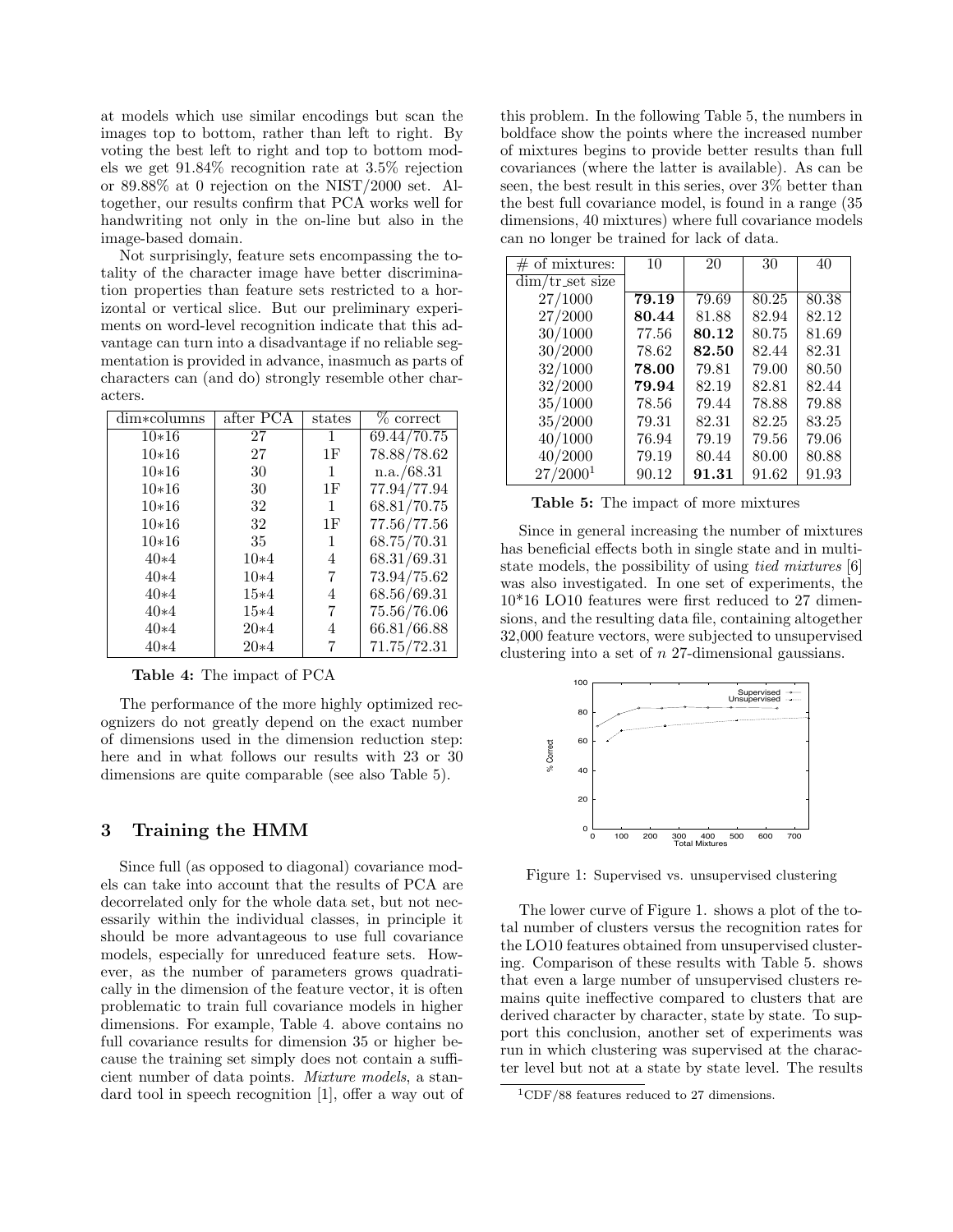are shown in the top curve of Figure 1. It is evident from comparison of the two curves in this figure, that the models created using character level supervised clustering have an advantage over the tied mixture models.

Table 6. shows the results obtained from different multistate models where the number of clusters equals the number of states. Models in the first column were created from character level and state level supervised clustering of the 10\*16 LO10 features broken into 7 windows of width 4 columns, with a step size of 2 columns. After Principal Component Analysis these windows are each reduced to 10 dimensions. Each state of these models is defined by one unique cluster only. The second column contains models created from these same features using supervised clustering at the character level only and therefore each state contains some combination of the same set of gaussians that are shared by all states. The results in this table indicate that there is a further benefit in supervised clustering at the state level in addition to the character level, or, in other words, that tieing of clusters offers no benefits for the data sets considered here.

| states | char sup | char $&$ state sup |
|--------|----------|--------------------|
|        | 53.50    | 55.06              |
| 3      | 55.62    | 66.12              |
| 5      | 61.75    | 73.00              |
|        | 64.75    | 75.62              |
| 9      | 65.50    | 76.62              |

Table 6: State level supervised clustering

Since increasing the number of parameters will in general increase the fit with the data, our results (Tables 2, 3, 4, and 6) showing improved recognition rates with more states are not particularly surprising. However, there is a more subtle effect in the trade-off between increased number of states vs. increased number of mixtures that has not, to our knowledge, been emphasized (or even mentioned) in the literature. For a  $k$ -state diagonal covariance model with  $m$  mixtures per state, d-dimensional features require the estimation of km d-dimensional means, the same number of covariances, and  $2k-3$  transition probabilities (assuming the conventional left-to-right architecture with self-loops, left-to-right transitions, and jumps). The last two columns in Table 7 show recognition rates for HMMs trained on the NIST/1000 and NIST/2000 data sets. We use boldface wherever we see increasing performance in spite of a decreasing number of parameters. As the reader can see, these are almost always located at points where the number of states is increased (exceptions are marked by italics).

| d. | $m\,$ | k. | $\mathcal{D}$ | 1000  | 2000  |
|----|-------|----|---------------|-------|-------|
| 12 | 20    | 16 | 7709          | 84.38 | 85.00 |
| 12 | 20    | 12 | 5781          | 82.38 | 84.56 |
| 16 | 5     | 24 | 3885          | 85.81 | 87.69 |
| 12 | 10    | 16 | 3869          | 85.00 | 85.81 |
| 16 | 4     | 24 | 3117          | 84.25 | 87.38 |
| 12 | 10    | 12 | 2901          | 82.31 | 84.19 |
| 16 | 5     | 16 | 2589          | 82.81 | 84.25 |
| 16 | 3     | 24 | 2349          | 85.62 | 86.44 |
| 16 | 4     | 16 | 2077          | 82.88 | 84.62 |
| 12 | 5     | 16 | 1949          | 84.62 | 85.69 |
| 16 | 2     | 24 | 1581          | 83.69 | 86.62 |
| 16 | 3     | 16 | 1565          | 82.50 | 84.88 |

**Table 7:** The impact of k vs. m for comparable number of parameters

The isolated character experiments that we performed influenced the design of the full cursive system in three major ways. First, we have shown that that by careful selection of feature sets and model architecture HMMs can be tuned to perform at or near the recognition rates of the best MLP systems. Second, we concluded that the best strategy to increase the number of parameters in the model is to increase the number of states, so in the full cursive system step size is taken to be one pixel. Finally, we established that of two well-known techniques of reducing computational complexity PCA performs well on our domain but tied mixtures fail to live up to their promise.

### 4 Word-level segmentation

To show that HMMs actually outperform the pipeline architecture discussed in the Introduction we considered segmentation as a separate problem. Within a single line two segmentation tasks are relevant: segmentation of the line into words and segmentation of the words into characters. Given that character-level segmentation by the usual method [14] of searching for extrema in the continuous curves that make up cursive words is known to be highly sensitive to image quality, we concentrated on the word-level segmentation problem.

As a baseline, we built a word-level segmenter based on the same projection technique that proved quite satisfactory in finding the line: within the legal amount field we calculate column projections along the slant angle and use the troughs in the resulting blackness profile as indicators of word boundaries. Here we concentrate on finding the content words starting with the first written number and ending with the last one. On the image, these words are typically followed by a handwritten horizontal line to leave no free space, by the fractional part 'cc/100' or 'cc/XX', or the preprinted word 'dollars'. In the following Table 8, the